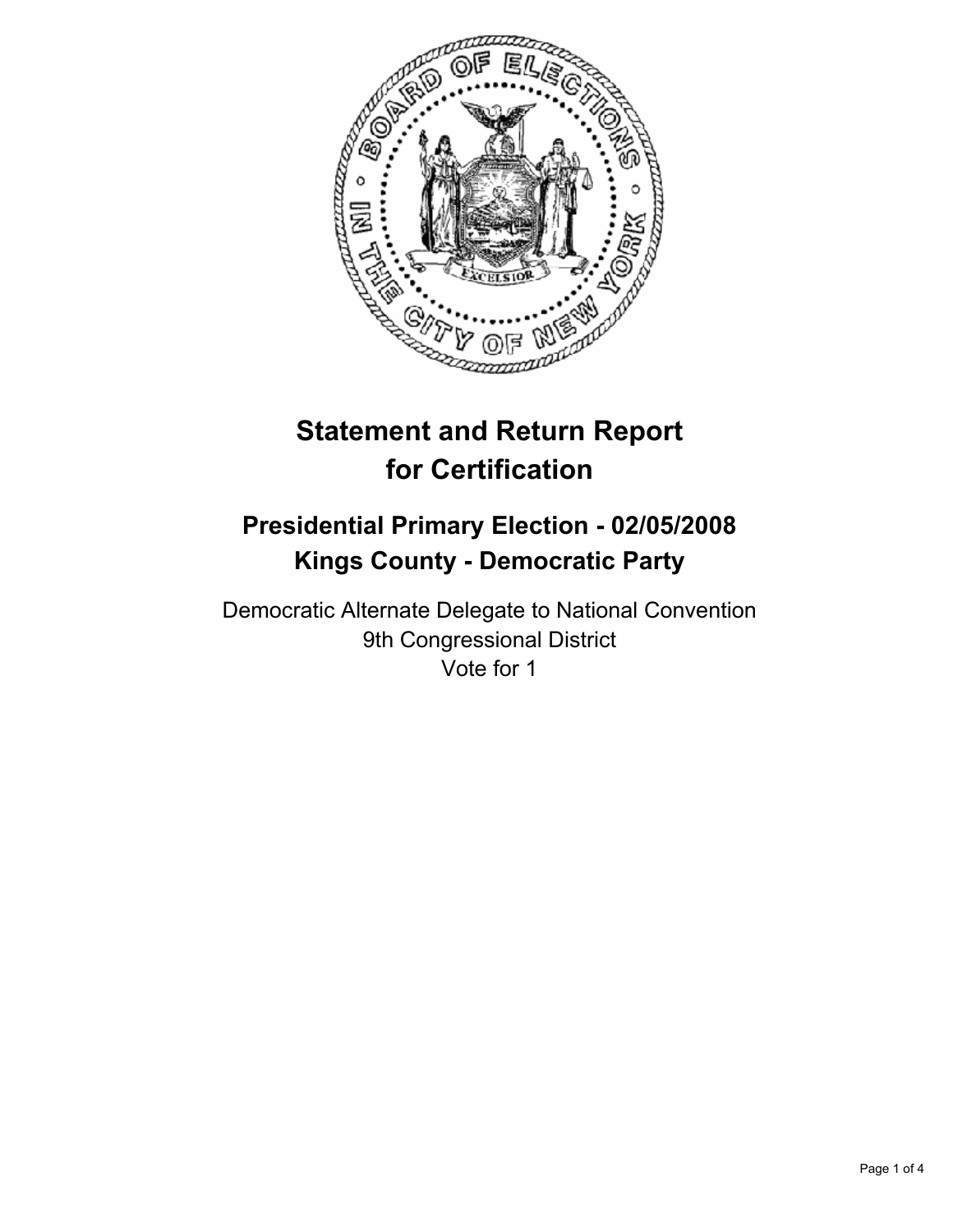

## **9th Congressional District**

| <b>Assembly District 41</b>                      |       |
|--------------------------------------------------|-------|
| <b>EMERGENCY</b>                                 | 94    |
| ABSENTEE/MILITARY                                | 140   |
| <b>FEDERAL</b>                                   | 25    |
| <b>AFFIDAVIT</b>                                 | 60    |
| MARY J PLUNKETT (F) - PLEDGED TO SUPPORT CLINTON | 2,192 |
| SUSAN F REISMAN (F) - PLEDGED TO SUPPORT OBAMA   | 851   |
| <b>Total Votes</b>                               | 3,043 |
| <b>Assembly District 44</b>                      |       |
| <b>EMERGENCY</b>                                 |       |
| ABSENTEE/MILITARY                                | 17    |
| <b>FEDERAL</b>                                   | 3     |
| <b>AFFIDAVIT</b>                                 | 6     |
| MARY J PLUNKETT (F) - PLEDGED TO SUPPORT CLINTON | 220   |
| SUSAN F REISMAN (F) - PLEDGED TO SUPPORT OBAMA   | 125   |
| <b>Total Votes</b>                               | 345   |
| <b>Assembly District 45</b>                      |       |
| <b>EMERGENCY</b>                                 | 14    |
| ABSENTEE/MILITARY                                | 162   |
| <b>FEDERAL</b>                                   | 38    |
| <b>AFFIDAVIT</b>                                 | 51    |
| MARY J PLUNKETT (F) - PLEDGED TO SUPPORT CLINTON | 2,129 |
| SUSAN F REISMAN (F) - PLEDGED TO SUPPORT OBAMA   | 859   |
| <b>Total Votes</b>                               | 2,988 |
| <b>Assembly District 46</b>                      |       |
| <b>EMERGENCY</b>                                 | 0     |
| ABSENTEE/MILITARY                                | 2     |
| <b>FEDERAL</b>                                   | 0     |
| <b>AFFIDAVIT</b>                                 | 0     |
| MARY J PLUNKETT (F) - PLEDGED TO SUPPORT CLINTON | 23    |
| SUSAN F REISMAN (F) - PLEDGED TO SUPPORT OBAMA   | 7     |
| <b>Total Votes</b>                               | 30    |
| <b>Assembly District 47</b>                      |       |
| <b>EMERGENCY</b>                                 | 0     |
| ABSENTEE/MILITARY                                | 0     |
| <b>FEDERAL</b>                                   | 0     |
| <b>AFFIDAVIT</b>                                 | 0     |
| MARY J PLUNKETT (F) - PLEDGED TO SUPPORT CLINTON | 38    |
| SUSAN F REISMAN (F) - PLEDGED TO SUPPORT OBAMA   | 11    |
| <b>Total Votes</b>                               | 49    |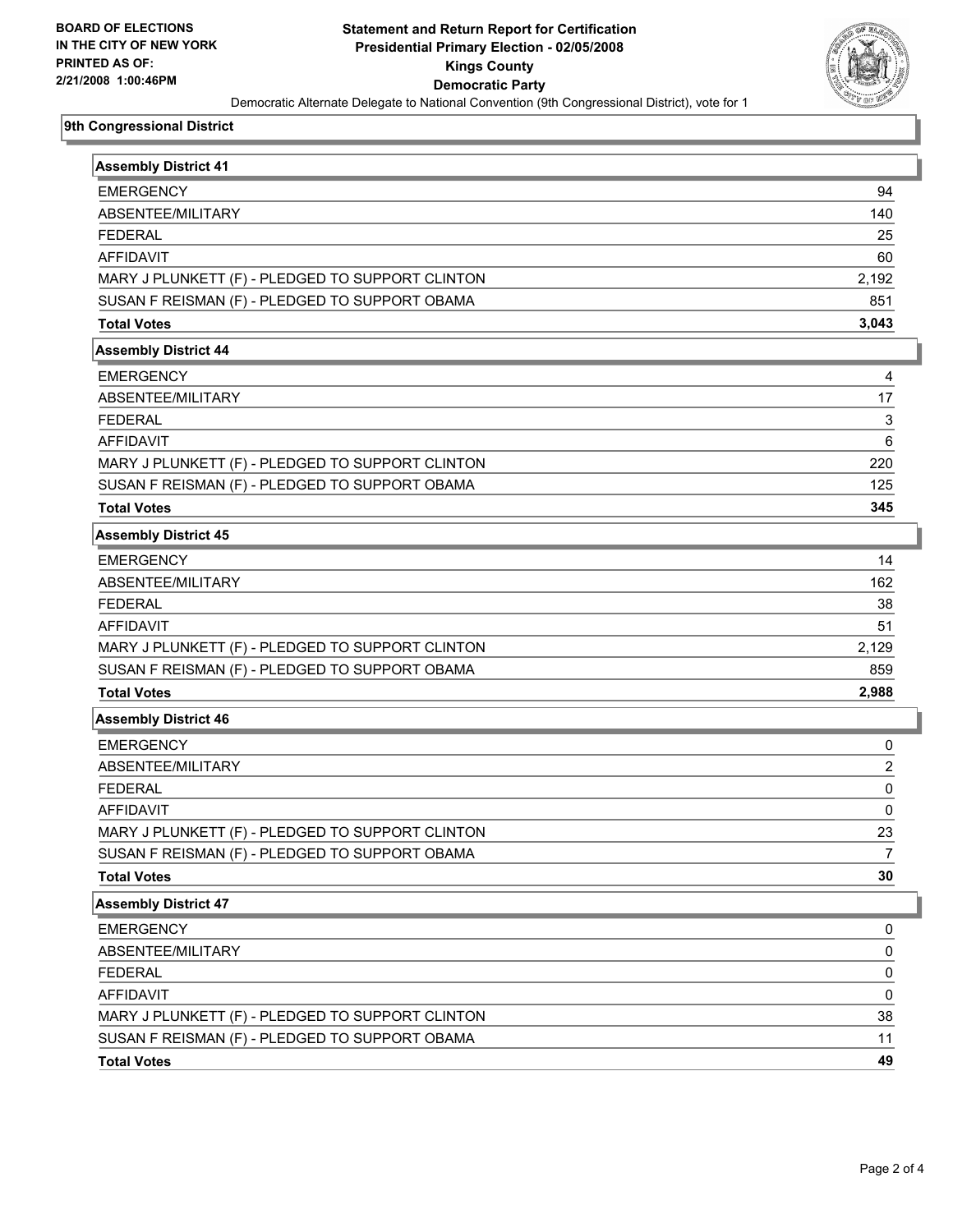

## **9th Congressional District**

| <b>Assembly District 48</b>                      |       |
|--------------------------------------------------|-------|
| <b>EMERGENCY</b>                                 | 0     |
| ABSENTEE/MILITARY                                | 44    |
| <b>FEDERAL</b>                                   | 5     |
| <b>AFFIDAVIT</b>                                 | 5     |
| MARY J PLUNKETT (F) - PLEDGED TO SUPPORT CLINTON | 325   |
| SUSAN F REISMAN (F) - PLEDGED TO SUPPORT OBAMA   | 174   |
| <b>Total Votes</b>                               | 499   |
| <b>Assembly District 59</b>                      |       |
| <b>EMERGENCY</b>                                 | 51    |
| ABSENTEE/MILITARY                                | 112   |
| <b>FEDERAL</b>                                   | 13    |
| AFFIDAVIT                                        | 42    |
| MARY J PLUNKETT (F) - PLEDGED TO SUPPORT CLINTON | 1,762 |
| SUSAN F REISMAN (F) - PLEDGED TO SUPPORT OBAMA   | 626   |
|                                                  |       |